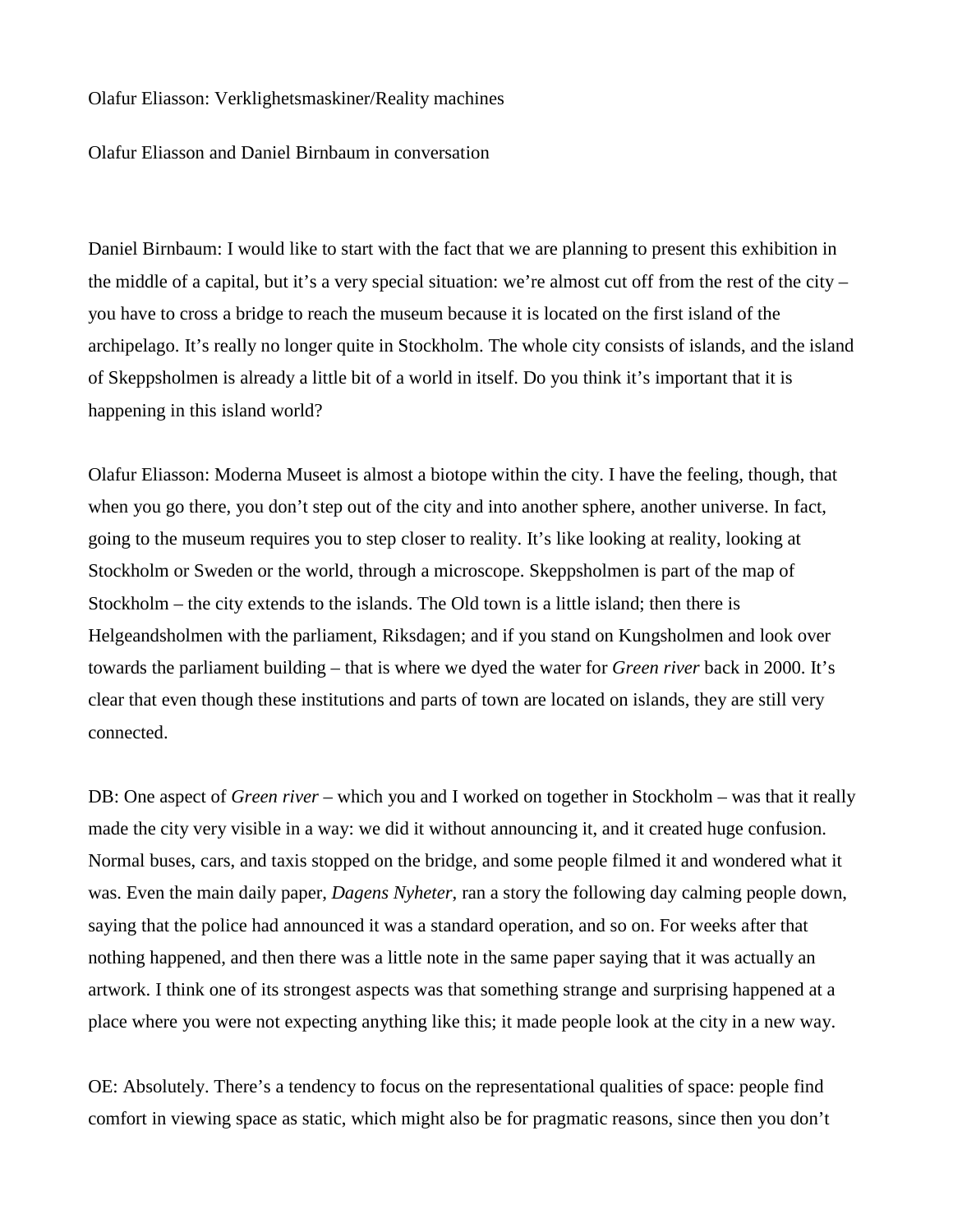have to negotiate it. You rely on a default feeling of safety. By disrupting the picture-postcard view of downtown Stockholm, *Green river* added a dimension of unpredictability to the city, and I think a great city can greet such unforeseen events with hospitality. To me, the strength of a city, its resourcefulness, depends on whether it is able to embrace, or at least withstand, rupture.

*Green river* was also an attempt to make passers-by in Stockholm reconsider what it means to have trust in public space and how it is organized. Is public space modelled on a top-down plan or does it actually grow from bottom-up activity, where sustainable relations between the private and public sectors are generated, where inclusion is the guiding tool to understanding what space is?

DB: It might be, though, that you will step past that bridge, not into an unpredictable space of experimentation, but into a classic, static museum situation ... Moderna Museet has the reputation of being an experimental space, and we're trying hard to maintain that legacy, but at the same time the museum can also be seen as a big, stable, institutional machine with an important collection of works by Pablo Picasso, Marcel Duchamp, Cindy Sherman, etc., and the question would be how you could somehow show that the exhibition, happening in several spaces, is porous and open to things outside, because otherwise we are not working with a biotope; it's a fortress of a museum.

OE: That's actually a question immanent to all institutions with canonical collections, not only Moderna Museet. I think there's great potential in developing the museum's relationship with society. The institution can introduce a kind of civic agency that is not located in the museum itself; it is rather on the periphery of the museum, supported and powered by it. The question is how best to amplify that approach. How can we develop the museum as a platform for continued experimentation and risktaking in society, as a space for social research and development? A museum shouldn't offer experiences to be consumed; it's a place that asks you to work, to produce instead of consume – and it can ask you to work really hard! It requires you to see, feel, and think and all the while reflect on the process of seeing, feeling, and thinking. A good museum suggests ways of extending the experience that is evoked by the artworks and their context, and which is co-shaped by you, into the rest of your life and into society.

It's been a while since museums were seen as containers for artworks. When visitors walk through the museum, they should feel that they are, in fact, co-producing the space. This goes beyond the traditional arguments of phenomenology, in which people are seen as co-producers and which, I'd say, to some extent serve as the foundation for our discussion. But in my opinion, we need to reach further. I try to break down a too-rigid understanding of the space of the museum by, for instance, making my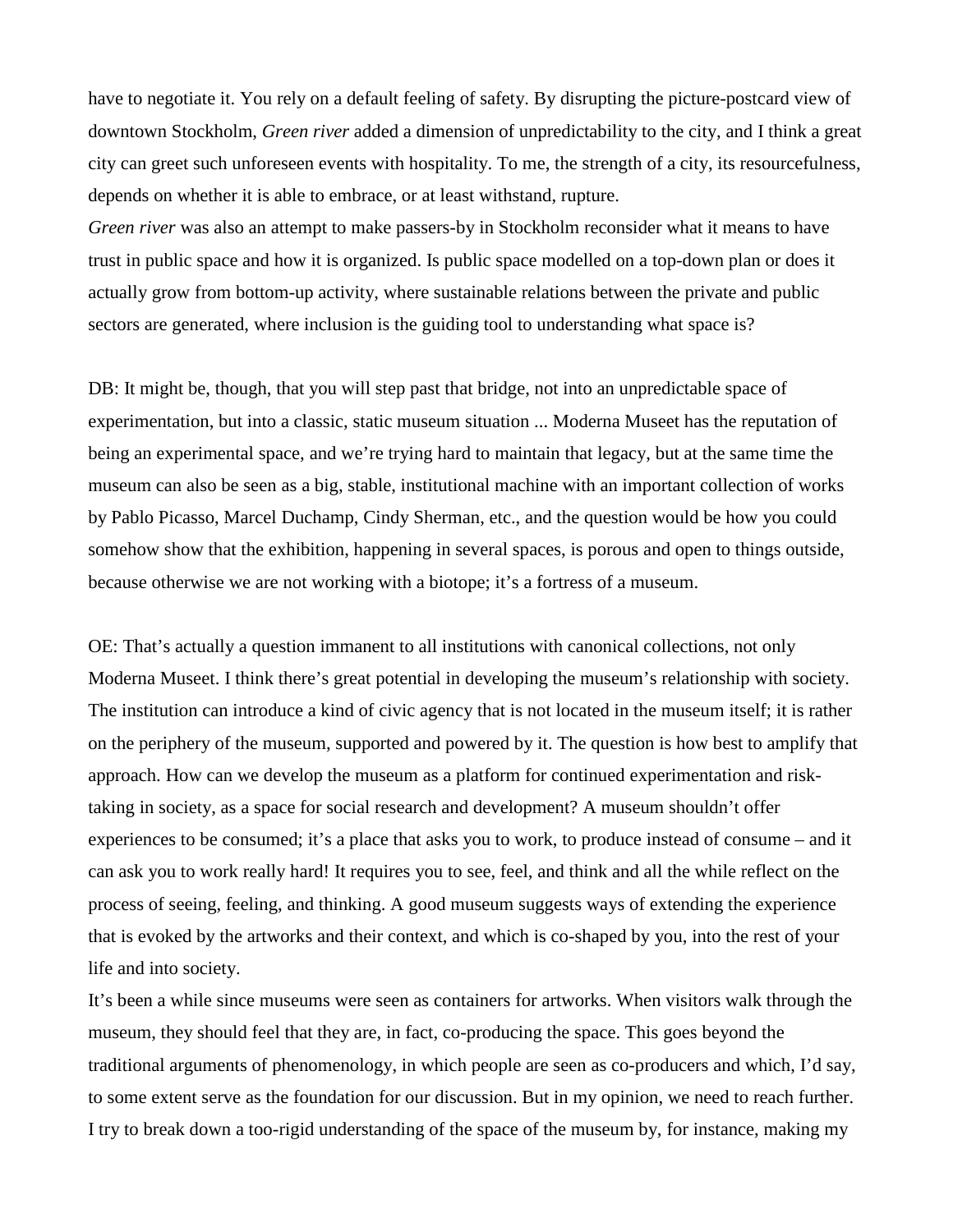shows present in people's minds even before they arrive at the museum; the show should hover on the periphery of their consciousness, on their horizon somewhere.

DB: We both share an interest in breaking down the idea of a closed architecture that decides everything for the viewer and for us. In Berlin, at the Martin-Gropius-Bau in 2010, we did that through several strategies for your *Innen Stadt Aussen* exhibition: one was to open the exhibition step by step, so that it didn't have an actual opening date, but many opening dates, and the show was a little bit like an archipelago, as it took place at several locations. In this sense, both time and space were a bit dislocated. Then again, the space of Martin-Gropius-Bau itself was also a classic one. But we broke it down with the idea that the public sphere outside the museum should enter it, and the museum is part of the public sphere. We even made this clear by bringing paving stones into the museum [*Berliner Bürgersteig,* 2010], which kind of broke down the distinction between inside and outside. Maybe on an island, in Sweden, it's a different game, but it's perhaps of interest to think how we can make it porous, in the sense that there are openings in both directions; that there is ongoing communication between inside and outside, between architecture and nature – perhaps *ecology* is a word to think about a little bit.

OE: Yes, today, ecological systems are looked upon almost as models for society. I think we are beginning to work with a more porous notion of self, where the porousness lies in our ability to identify not just with other people, but also with the planet, with animals, objects, and structures that we don't normally identify with, and to find a reflection of our emotional needs in *the other,* understood in a very broad sense. In recent philosophical thought, there is this non-centralized model for looking at ourselves or at a city or the world – much in the vein of Édouard Glissant's *Poetics of Relation,* for example – where the relationship between periphery and periphery is direct and not dependent upon a centre. I've been inspired by Bruno Latour, a very good friend, and his thoughts on James Lovelock and Gaia and the need to see everything, including animals and inanimate objects – not just human beings – as agents in the intricate networks that make up our world, biological and lived. I think it's very healthy to take this perspective. It sharpens the question of what it means to take responsibility, both locally and globally. Ecology, as well as what has recently come to be known as object-oriented ontology in philosophy, is about seeing yourself as part of a complicated ecosystem, made up of a network of agents that are not only, simply, human beings, and acknowledging that you are inseparable from it, even though you might feel alienated at times. Timothy Morton's thinking is a great example of this. The challenge is to transform this kind of thinking into institutional methodology; institutions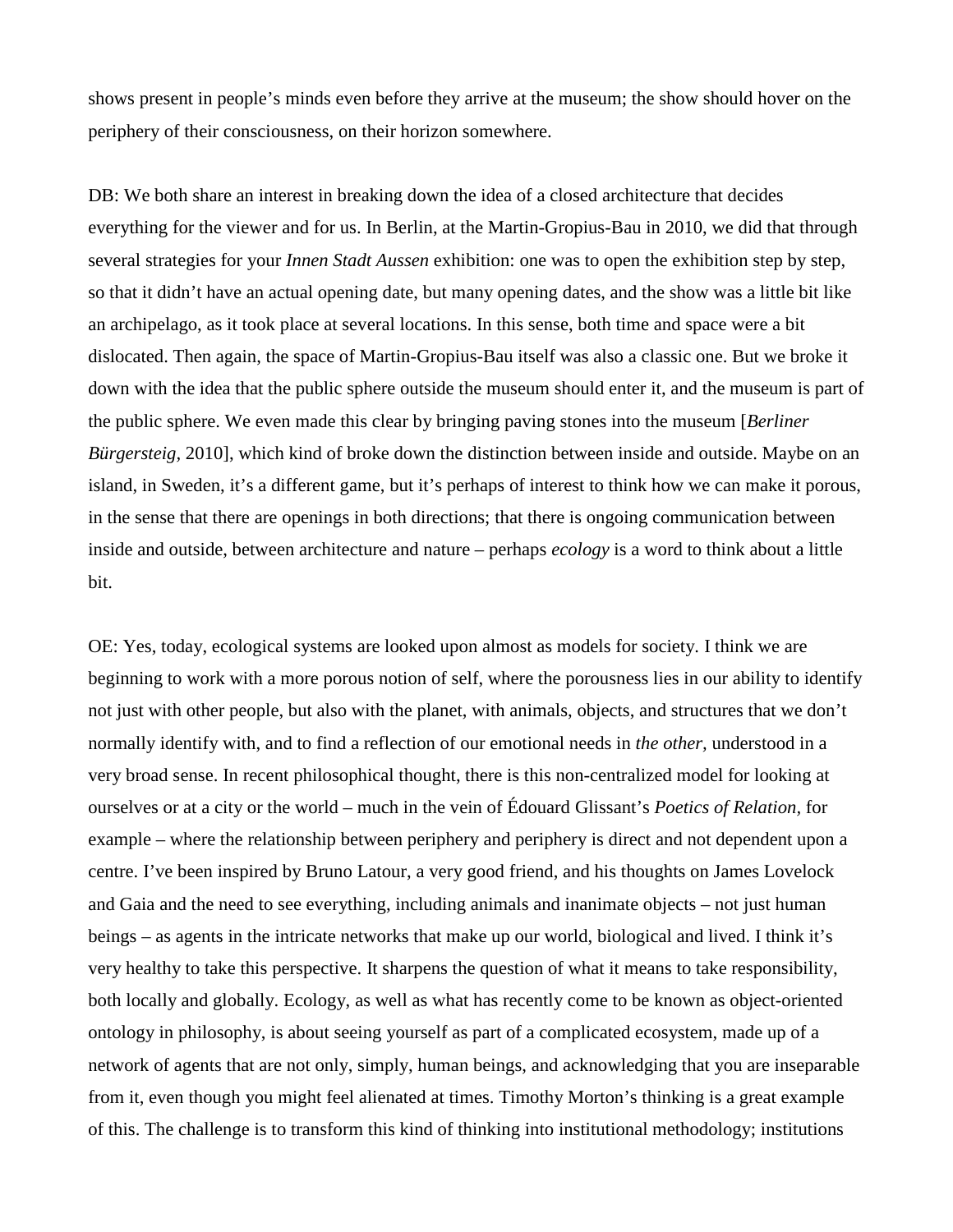have a history of polarizing self and other, subject and object, and the idea of collecting is reduced to a regressive activity that is mostly about storage. Turning talk into productive activity requires us to take the deconstruction of our by now naturalized ways of seeing ourselves in and with the world to a much deeper level.

DB: It's interesting that you are now bringing in relatively recent theoretical conversations, but I feel you were already working with these themes long before they became topics for people like Timothy Morton. I remember in your first catalogue – or at least the first catalogue that I'm aware of – there was a fantastic text by Jonathan Crary ["Olafur Eliasson: Visionary Events" in *Olafur Eliasson* Basel: Kunsthalle Basel, 1997]. There he already described machine-like situations that break down the dualisms of technology and nature, artificial and organic – it was all already there. So even back then you were saying that ecology is not only out there, that it's not nature versus humanity; it's always a more complex conversation. It's interesting that it was so clear in your earliest works, and now it's become one of the key discussions in philosophy and social theory, inspired by Latour.

OE: You're right. The ecological perspective, which has always interested me, has become more mainstream in the last five to ten years, especially because of climate change. Thinking not just about human beings, but about human beings in the environment, acknowledging our impact on ecosystems that go far beyond our individual lives, has become an activity for everyone. The question for me is really about how we can turn our thinking on this topic into doing, our knowledge into action.

DB: When I brought up ecology, I was also thinking about our surroundings, about the multiplicity of things that live on and around our island: birds and fish, trees, plants, and people. I'm wondering about that organic world, and if it can become visible also inside the museum.

OE: Many people polarize nature and culture, inside and out, but I think it's possible to be critical and to work within what we are criticizing at the same time. We don't have to depart from the old completely. There may be something very rewarding about exhibiting in a modern, white cube-type of museum – it presents a frictional and performative relationship with reality that is quite healthy. What even the most conventional museological approach suggests is that museums offer us the possibility of sharing an experience – something emotional, something physical – without excluding others who disagree with you. It might actually contribute to the success of the experience that the person next to you doesn't have the very same experience.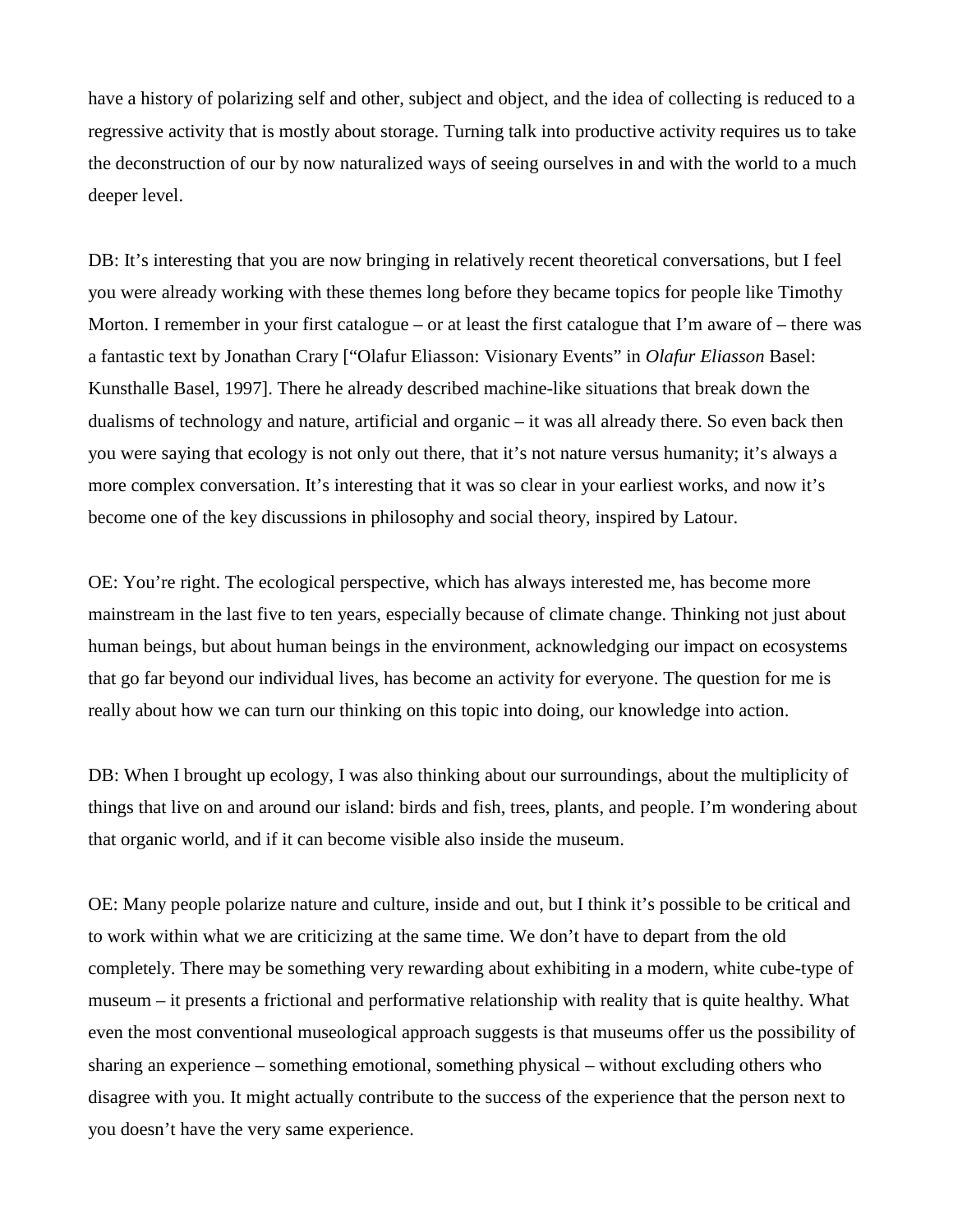So I believe in both criticizing the system and working within it, and I actually see the two as an extension of each other. This isn't necessarily a paradox, because there is, in fact, no outside, as Latour also says. I think it's necessary to work with inclusion in a much more radical way. This is also interesting in relation to Sweden – perhaps one of the most robust countries in the world, with its powerful welfare model, and yet we see incredible polarization, with Swedes finding it increasingly difficult to be inclusive.

You spoke about the idea of hospitality; for me, it's not just about the space between the subject and the object, but rather about how the space of a museum suggests that people relate to each other and to art: it's two people disagreeing but still being together. It is 'a being singular plural', as the philosopher Jean-Luc Nancy has said. I like this idea because it introduces questions of the *we*: which *we*s are we part of? Local, interest-driven, national, European, global *we*s? I'm curious what the Swedish *we* is. I have the feeling that the *we*s are getting smaller, although global connectivity is a word everyone uses these days.

DB: Say there is such thing as a Scandinavian model – I'm sure there is, and that Sweden was and probably is the most extreme example of a welfare state. It's a version of modernity that was pushed a very long way, and it also had a certain aesthetics that had a strong emphasis on the *wes*. It's a big question, but what is it in that model that attracts you most?

OE: It has to do with seeing the relationship between cause and effect. What seems to be one of the main successes of the Scandinavian model is that it has made people believe that their investment in and commitment to society matters. I think one of the greatest challenges today is indifference, the fundamental disconnect between thinking and doing that makes people who may believe strongly in something not transform this belief into action, because whether they act or not doesn't seem to have much effect – it's not tangible or measurable. But it is crucial to feel the impact, the consequences of one's actions, in lived life. The renewed interest in interdependence and collaboration, not least online, is compelling, however, and I'm very interested in the kind of micro-responsibility it generates. When we start taking things such as peace or democracy for granted and stop nurturing these states of coexistence, they become representations of their real selves, and we lose the connection to their felt reality, not unlike what we said about space in relation to *Green river*.

DB: One thing that might have to do with this – or at least something that gives our conversation a very concrete discussion framework – is that we are doing an exhibition that takes us from an art museum,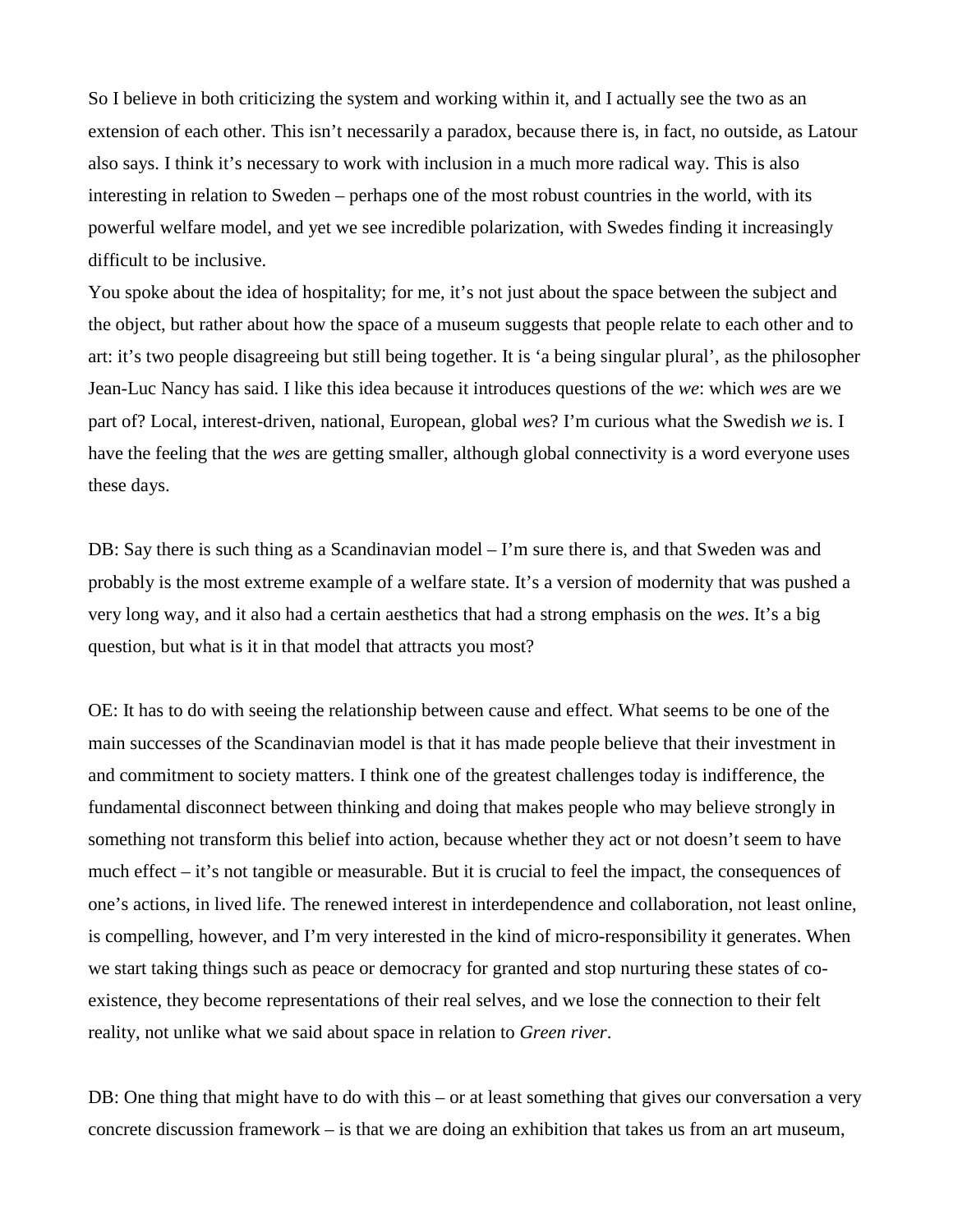with a canonical collection, into a space that is about applied art. We are organizing the exhibition together with our neighbour ArkDes, an institution which also has a collection, but obviously of a different kind. It includes architectural drawings and plans and has a mission to initiate discussions on city planning, design, architecture and how we live together. The show will reflect on and question the traditional borders of art. Of course, your art consistently does that in many ways, and you often work with architecture and even design objects. In a sense, you have moved from traditional art objects over to things that are produced in a perhaps more democratic way. So, you've done these things before, but for us it's new.

OE: The language we use when looking at art and space and architecture as performative entities is maybe new, but the truth is that what art and space *do* is old. I think an old painting addresses similar questions.

Looking at a work of art that profoundly reflects a feeling that you have but are not yet entirely conscious of having creates what we might call *felt meaning*. In a way, this mirroring may be a relief to you, if you think: "Yes, this work succeeds in acknowledging or holding this feeling that I have but have never verbalized". The philosopher Claire Petitmengin characterises *felt meaning* as being at once fuzzy and very intense – it emerges at a deep, pre-reflective level and is inevitably *embodied*. Instead of being the outcome of just one of our senses at work, felt meanings are often multisensorial, bringing together shapes, density, vibrations, resonance, rhythm … I think it is a great way of describing what may arise when you look at a work of art. A great book, a concert, or a play can do the same thing. Especially today, where quantifiable successes are championed everywhere, the *process* of turning an idea, or even a feeling, into a structure, an action, or a sculpture or painting holds important answers as to how one can create civic engagement and social change. Now, this is also a very Swedish and Social Democratic value, of course, but I do think that the model is very robust when it comes to identification and care today: when engaging with culture you allow culture, a reflection of your emotional need, to engage you. This may end up being exploitative and negative, but it can also be very productive and critical, in the good sense of the word, and entail a process of identification that gives you a sense of worth.

DB: In many ways, your exhibitions emphasize that art is less about objects and commodities, and more about experiences and a sense of hospitality, a more general sense of sharing. Yet some of your exhibitions become spectacles, where the experience is not about owning an object, keeping in mind, of course, that experience itself can be a commodity. I'm sure that this is one of the most difficult things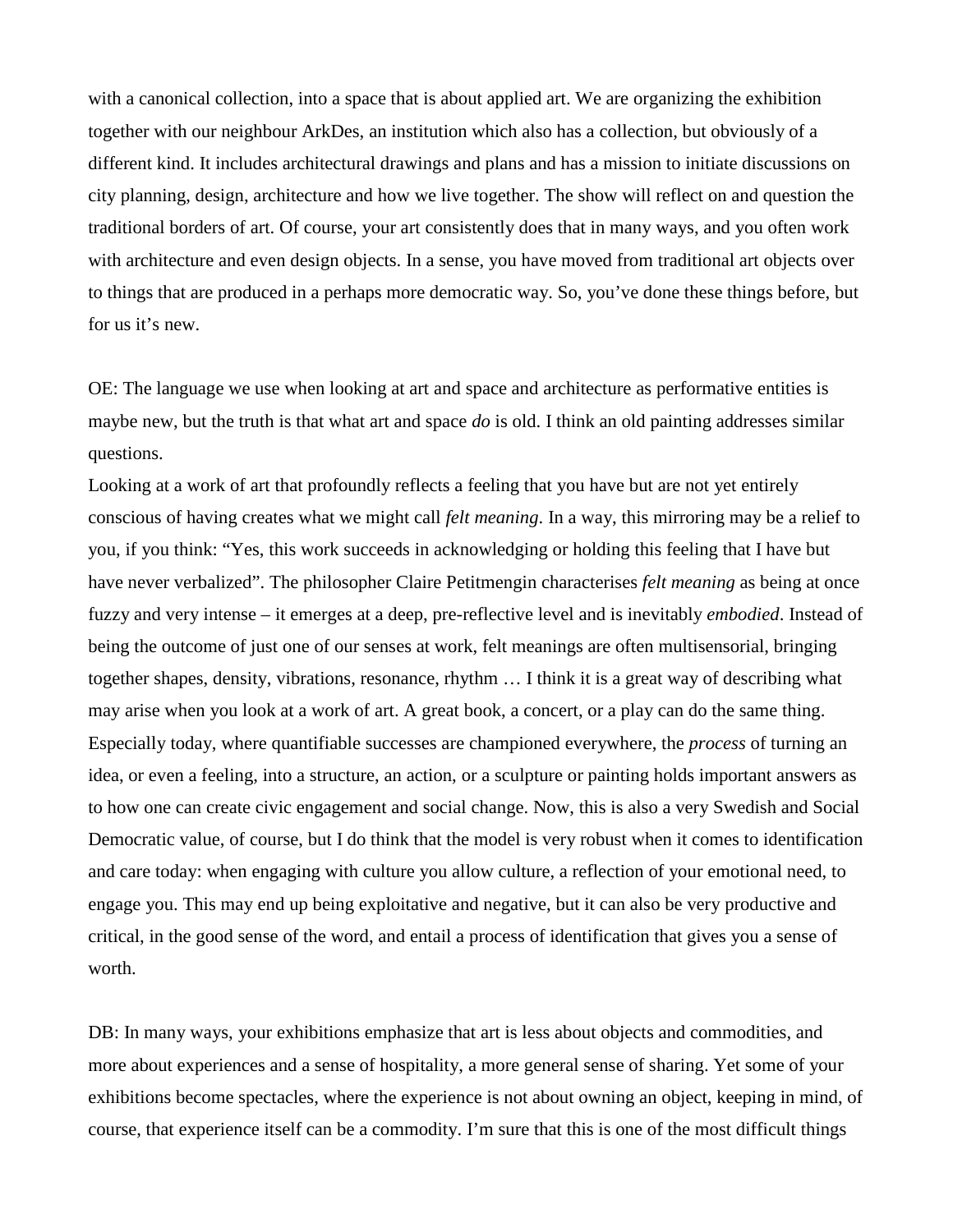to navigate – when is a shared experience an experience that liberates us from a certain sense of spectacular capitalist commodification, and when does it risk becoming a commodity-producing experience-machine?

OE: It's a very fine line. Experience used to be much less of a mainstream term than it is today. It was explored in philosophy, psychology, and the arts, of course. But with my generation, the market discovered that experiences are sellable. Suddenly everyone is selling experiences instead of goods. What these commercial experiences have in common is that they steer clear of any critical evaluation. Companies would never encourage you to reflect critically on the construction of your experience while you are having it – and this makes for a different type of experience from the one explored in art. The shift towards experiences has had a positive impact, too, though. It allows the broader public to embrace atmosphere and subjective engagement as valid indicators of success. The acknowledgment of the term *atmosphere,* for instance, means that urban planners have started using more sophisticated tools in designing new civic spaces. Another positive change is that people have gained more trust in their ability to engage with sensory experiences – which is probably, to some extent, a reason why more people are visiting museums than ever before. And I trust people to recognize that experiencing art involves a critical approach as a key component. I actually think that most people can clearly distinguish when something is art and when it is not. I'm equally confident of art's resilience, and even when it is integrated into such systems, I think it is much stronger than many believe. On the one hand, we should celebrate the critique, coming from theory, of the commodification of experience – this is our tool. On the other hand, I think it's important to engage in dialogue with, say, Louis Vuitton, as I've done, and suggest that there has to be a way that art can work with the private sector and still come across well. I also think it's wrong to see the public sector as a free sector, where the threat of instrumentalization doesn't exist.

DB: Since I come from a more theoretical, critical-thinking background myself, of course I'm aware that it sometimes produces a predictable and not very productive form of criticism, which can seem reactionary, where criticism seems impossible and it's just a gloomy discourse. I do think that it's more about finding zones of experimentation or pockets of play in the world that actually exists, and it is about the intermingling of such forces – there is no such thing as a completely free zone that is not oriented towards commodification, that is non-commercial and publicly funded … and maybe there has never been one in the strict sense.